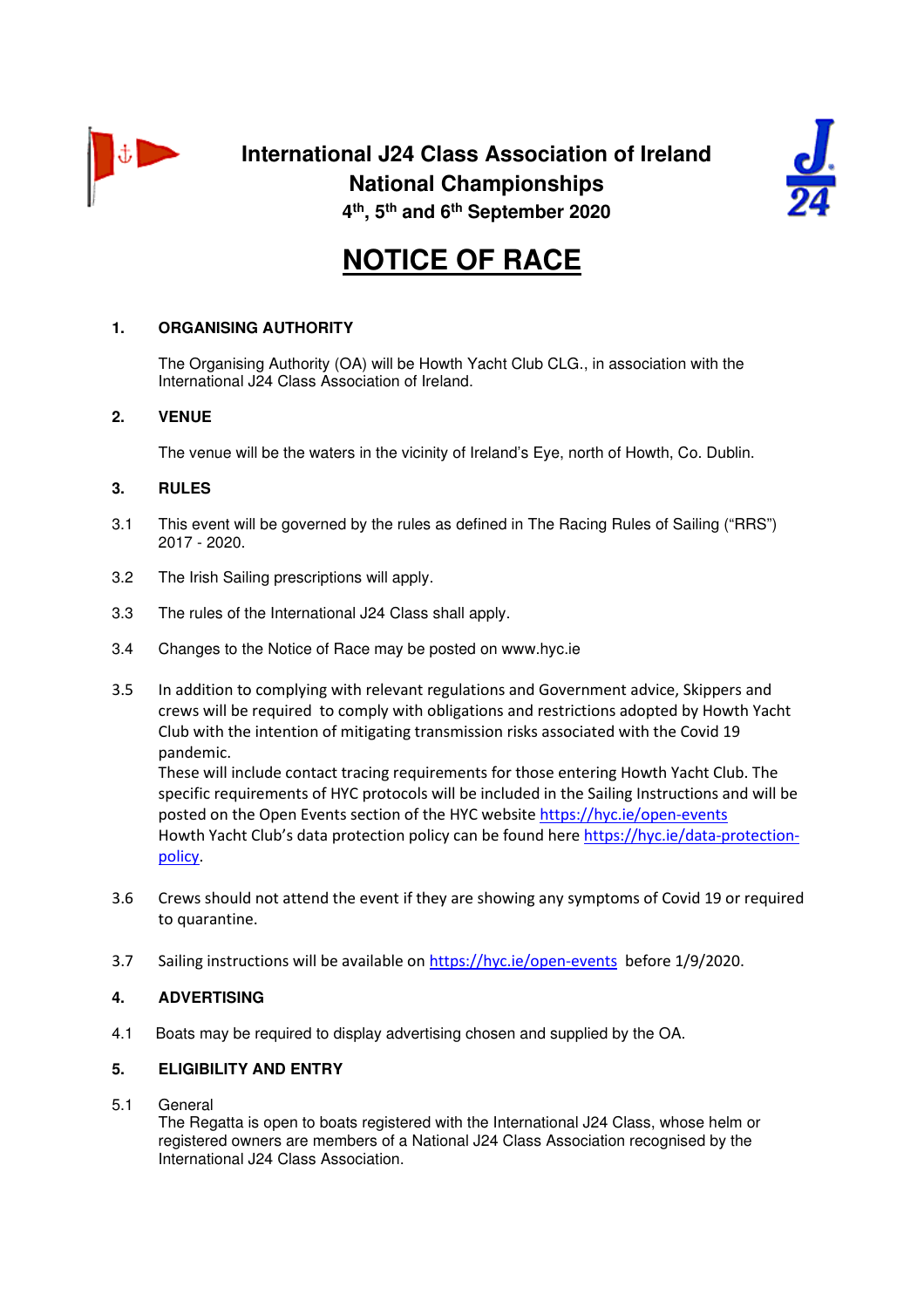#### 5.2 Entry procedure

 Entries can be made online, via the Howth Yacht Club website (www.hyc.ie. The Entry fee will be €150 payable in advance on line

5.3 Launching at Howth Yacht Club will be available from Thursday 3rd September. Please contact Howth Yacht Club Marina marina@hyc.ie or phone 353-1-8392777 to arrange a launching slot.

#### 5.4 Entry Disclaimer

 It is the Competitor's decision to enter the Regatta or to start in any race. Competitors shall accept that their participation in the Regatta is at their sole, exclusive risk, in every respect. By way of entry to the Regatta, competitors shall indemnify the International J24 Class Association, the International J24 Association of Ireland, Howth Yacht Club, their officers, members, servants and agents in respect of all claims and demands of whatever nature which may be made upon them in connection with or howsoever arising from their participation or intended participation in the Regatta. Competitors shall acknowledge that International J24 Class Association, the International J24 Association of Ireland, Howth Yacht Club, their officers, members, servants and agents accept no responsibility in respect of loss of life, personal injury or loss or damage to property which may be sustained by reason of their participation or intended participation in the Regatta or howsoever arising in connection with these events.

#### 5.5 Insurance

All boats shall have adequate third party insurance for any accident. All owners / competitors who sign the entry forms are deemed to have made a declaration that they hold such cover. Owners / competitors not holding this cover shall withdraw their entry.

## **6 REGISTRATION**

 Registration will take place outside the Race Office in Howth Yacht Club. This is adjacent to the Marina Office.

 Registration times will be posted in the Open Events section of the HYC website https://hyc.ie/open-events

#### **7. RACE SCHEDULE**

 It is proposed to sail ten races. A minimum of three races must be sailed to constitute a series.

Proposed Schedule of Races:

 **Friday 4th September:** Up to four races

 **Saturday 5th September:** up to four races.

 **Sunday 6th September:** Two or more races to complete the schedule of 10 races. No race will be started after 1500 Sunday 6<sup>th</sup> September, except for postponements, general recalls and abandonment of a race where the warning signal was made before 1500.

 Regatta Briefing: This briefing will be limited to ONE representative per boat and may be posted on line at an earlier date. In such a case each entered boat will be advised of the time and date.

Warning Signal: Friday 4th September 1125 Saturday 5<sup>th</sup> September 1025 Sunday 6<sup>th</sup> September 1025 Schedule of all subsequent races will be as directed in the Sailing Instructions.

#### **8. SCORING**

 The Low Point Scoring System Rule A4 will apply, each boat's series score will be the total of her race scores with her worst score/s discarded according to the table below.

 Discards applied based on races sailed 1, 2 or 3 races sailed no discard